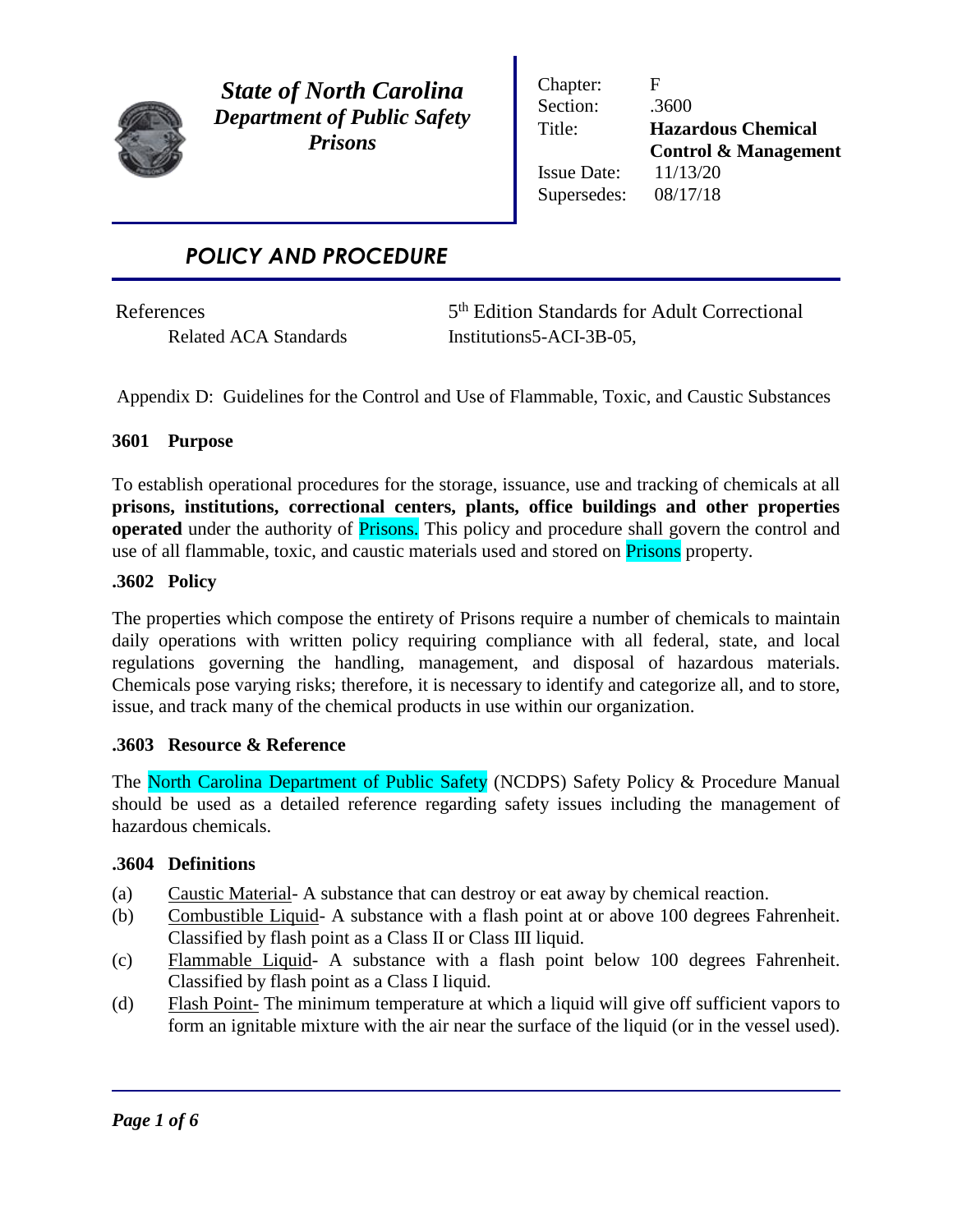- (e) Toxic Material A substance that through chemical reaction or mixture can produce possible injury or harm to the body by entering through the skin, digestive tract, or respiratory tract.
- (f) Personal Protective Equipment (PPE) Equipment intended to be worn by an individual to create a barrier against workplace hazards.

### **.3605 Procedural Guidelines**

Facility staff should control the use of flammable, toxic, and caustic materials through the use of a comprehensive program that begins with a review of what chemicals are in use in a particular facility. Controlling what is purchased is the critical first step in limiting the use of dangerous materials and increasing the safety of both staff and offenders. A thorough review process by the safety officer and safety committee can help to ensure that the least dangerous product is used for a particular task. The information contained in the Safety Data Sheet (SDS) is critical in choosing products. Limiting the use of extremely dangerous materials whenever possible is the best method of insuring the highest degree of safety for staff and offenders alike. For each facility, the institution safety committee shall review any purchase of a new product to make certain there is appropriate storage identified for the product and determine what training needs to be accomplished prior to its use.

### **.3606 Training**

Staff and offender workers will be properly trained utilizing the standards identified in the NCDPS Safety Manual, Section E-11, Health and Environmental Standards, Title: Hazard Communication Standard: Chemical Right to Know and shall include the following:

- (a) The location and availability of the written hazard communication program, the list of hazardous chemicals and SDS.
- (b) All employees shall be trained in the safe usage and labeling of hazardous materials, how to understand the SDS, the use of PPE and the emergency procedures to be followed for hazardous material spills and physical contact with hazardous materials.
- (c) Each work area supervisor shall be responsible for ensuring chemicals are being used as intended and that each offender receives training of proper use, handling, dilution, and required PPE prior to using any chemical. This training shall address the safe usage and handling of each hazard category of chemicals (e.g. corrosives, flammables, etc.) or specific chemicals used as all are unique and may have different protective equipment requirement.
- (d) This training shall be documented for offenders as outlined in the Diagnostic Center Procedures Manual. Section B.201.03, Number 16 requires Hazardous Materials to be taught and Section D.201.03 requires offenders to sign they have received the information. Employee training will be documented following procedures in the NCDPS Safety Manual, Section E-11, Health and Environmental Standards, Title: Hazard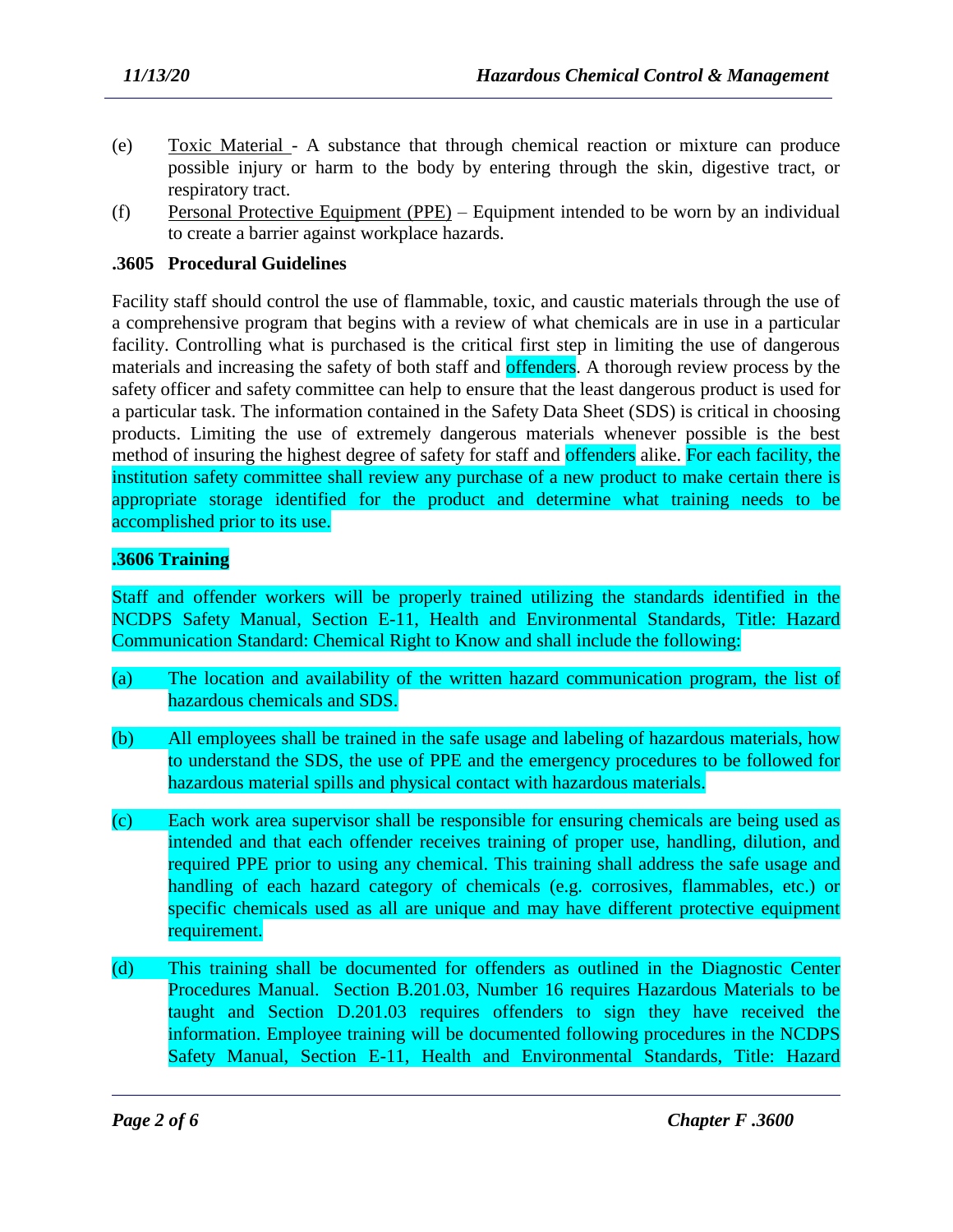Communication Standard: Chemical Right to Know.

(e) Refresher training must be conducted when one of the following conditions occurs:

1. When there are chemicals, processes or equipment changes which could affect employee exposures.

2. Employees or offenders are transferred to another job assignment where different hazardous products are present.

Information concerning the purpose, content and requirements of the facility's Hazard Communication Program must be provided during the initial orientation of the employee or worker. Staff who conduct new employee orientation shall make sure Hazardous Communication is a part of the orientation. Staff who complete the offender orientation shall make sure the Hazardous Communication Program is explained to all offenders. For both staff and offenders, the orientation training is to be documented.

# **.3607 Compliance Monitoring**

Each location will inspect each area having chemicals for compliance with this policy at least monthly in conjunction with the Monthly Facility Inspection, utilizing the guidelines established in the NCDPS Safety Manual, Section B-1, Safety Inspections, form DC-428A, Monthly Facility Inspection. In addition, semi- annual inspection will be conducted utilizing the same guidelines and form DC-428, Semi- Annual Inspection Checklist. The institution's safety committee will annually review the control of toxic, flammable and caustic chemicals and submit a report with any recommendations to the Warden. The Warden shall ensure an Associate Warden follows up regarding the recommendations.

## **.3608 Chemical Container Labeling**

The cornerstone of proper chemical control, storage, and use is the strict adherence to proper labeling of all containers in a consistent manner. Every chemical product issued to offenders will have a manufacturer's label with important information about the product's ingredients, proper use, interactions with other chemicals, and hazards. It is imperative that the label be fully intact and able to be read in its entirety. Containers with damaged or faded labels should be discarded. Chemicals should never be stored in a container other than the container provided by the manufacturer for that specific chemical.

# **.3609 Chemical Storage**

Properly labeled chemicals must be stored according to the risk they present. All chemicals with a HMIS rating of two (2) or higher and chemicals that are labeled with the word "Warning" or "Danger" or "Flammable" present a significant enough potential risk to require storage in areas that are secure, and require a system of controlled issuance and accountability. Substances that do not contain any of the properties discussed in the guidelines but are labeled "Keep out of reach of children" or "May be harmful if swallowed" are not necessarily subject to the controls specified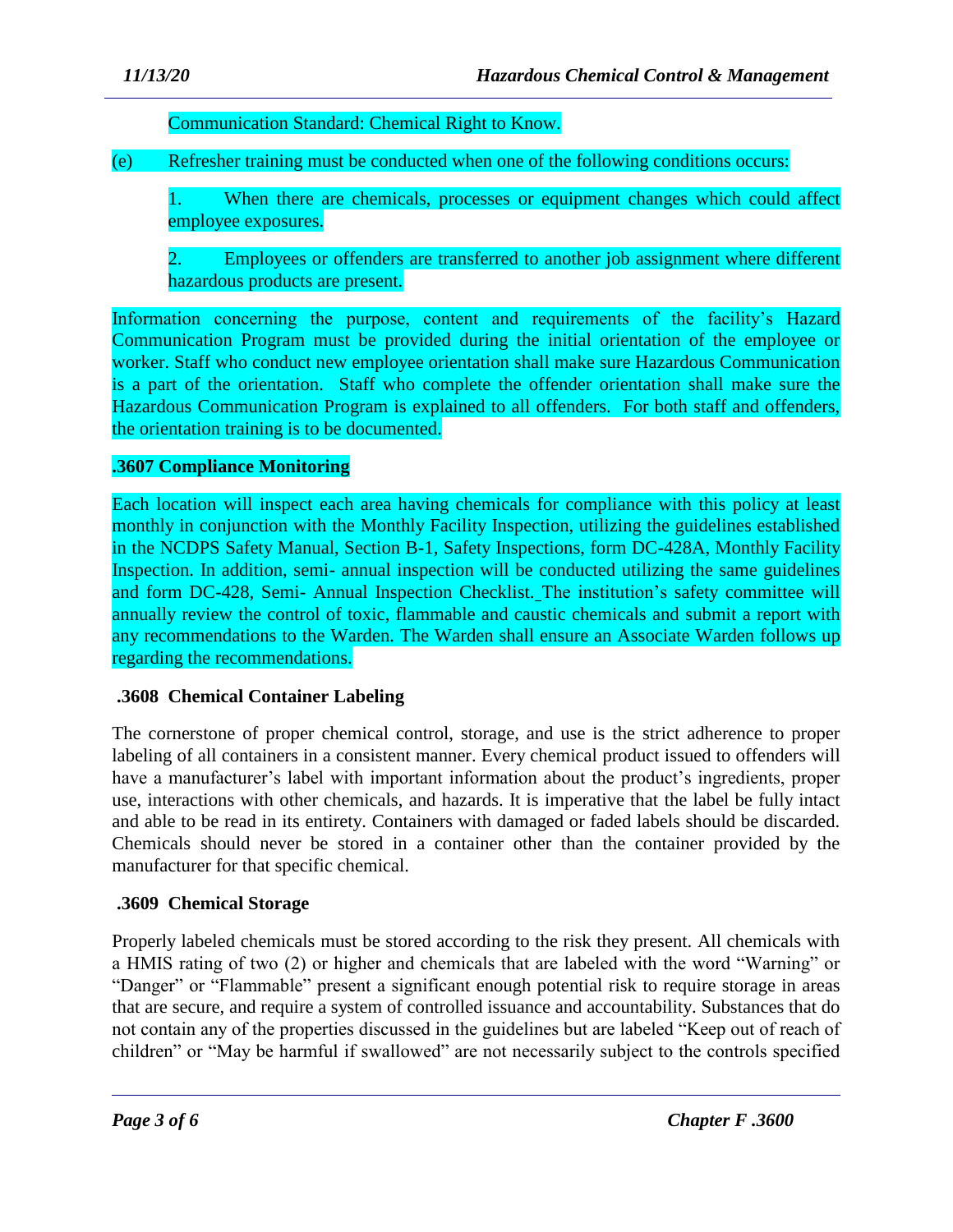in these guidelines. Their use and control, however, including the quantities available, should be monitored in a responsible manner by the controlling facility. Questions concerning the use and

control of any substance should be resolved by examining the Safety Data Sheet (SDS). Diluted products with a hazardous rating of (0) or (1) for health, flammability, and reactivity, using the guidelines from the SDS, do not meet the definition of toxic material. Issue logs for these substances are not required but all containers must be labeled. SDS sheets must be maintained on these substances at the location(s) where chemicals are stored/issued and readily available. A perpetual inventory of these products should be maintained in the primary storage area for general control.

If a substance falls into one of these labeling categories or possesses one or more of the chemical properties listed in the Definitions section, the following storage measures need to be implemented.

- (a) Secure storage area that is inaccessible to offenders, with a strong, locking door. Key control practices should be followed as with any other secured area.
- (b) Chemical inventory and sign in / sign out logs will be used to record issuance and return of chemicals from the secure storage area. All stored chemicals will have corresponding SDS readily accessible. Staff will supervise offender janitors and cleaning crews and will be responsible for signing the chemicals in and out.
- (c) Properly installed shelving should be placed in the storage areas, capable of supporting and holding all chemicals in a safe and ordered manner.
- (d) Flammable rated storage cabinets should be used to store flammable chemicals within the secure storage area.
- (e) All locations where chemicals are stored and/or issued from shall have appropriate inventory issue logs, as well as personal protective equipment (PPE). All hazardous chemicals are securely stored in areas where offenders cannot access these areas. Caustic, flammable and highly poisonous chemicals are maintained under lock and key. Offenders using chemicals with a rating of 2, 3, or 4 shall be under staff supervision while using these chemicals.

Accidental spills, exposures to skin and eyes, and combining of certain chemicals can all cause serious injury or even death. Even small incidents should be taken seriously and reported immediately to supervisory staff. Ignoring or attempting to control spills without taking proper steps can lead to more serious problems. Spills and disposal must be addressed in accordance with the guidelines indicated on the SDS sheet. Supervisory staff should stress to the staff and offenders under their supervision that reporting of spills or exposures is mandatory. Offenders are issued chemicals, cleaning agents, etc. with an HMIS rating of 0 or 1 in the quantity required to accomplish an immediate task. Unused chemicals are not allowed in work areas at the end of the workday and are secured before offenders leave the area**.** All flammable products are managed and controlled as hazardous materials and are stored in the flammable materials lockers in accordance with state and local fire codes. Products with a flashpoint of <100 degrees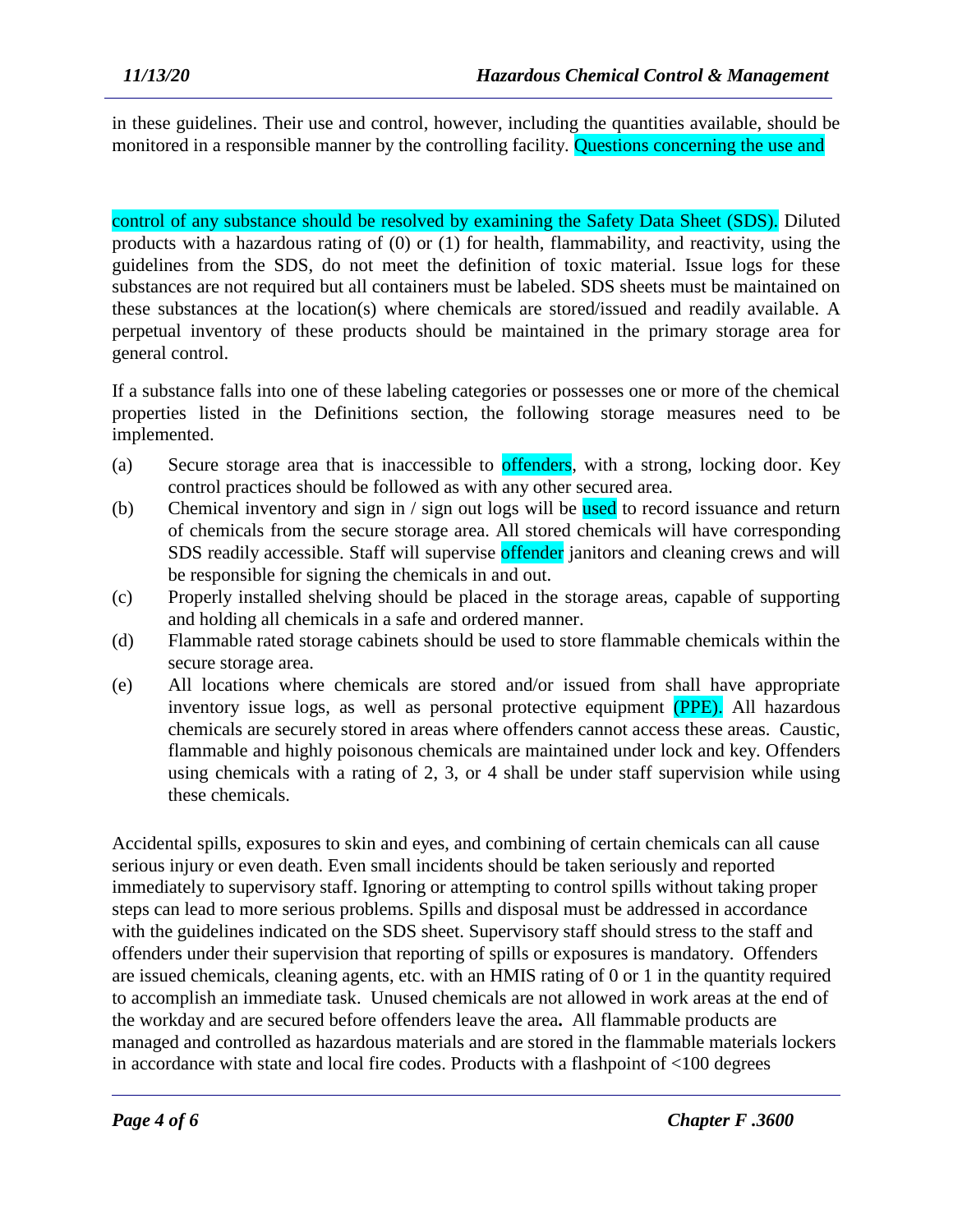Fahrenheit are stored in a flammable locker, while those with a flashpoint of between 101 and 199 will be secured and inventoried. Products with a flashpoint of over 200 or greater will be treated as a 1 or 0."

## **.3610 Chemical Issuance and Use**

Chemicals must be drawn/issued to properly trained individuals by staff who are authorized by the Associate Warden. This authorization may, if appropriate, be delegated to the departmental level. Chemicals will be used according to manufacturer's instruction. Offenders and staff who use chemicals should be orientated by knowledgeable supervisory staff. Safe work practices should be stressed at all times. All materials designated as "Hazardous," "Dangerous," or "Flammable" may be used by offenders only under direct staff supervision, which requires staff to be in the immediate physical area as the **offender**s.

### **.3611 Chemical Spill & Exposure Management**

Accidental spills, exposures to skin and eyes, and combining of certain chemicals can all cause serious injury or even death. Even small incidents should be taken seriously and reported immediately to supervisory staff. Ignoring or attempting to control spills without taking proper steps can lead to more serious problems. Spills and disposal must be addressed in accordance with the guidelines indicated on the SDS sheet. Supervisory staff should stress to the staff and offenders under their supervision that reporting of spills or exposures is mandatory.

Each department with the potential to handle hazardous materials has clearly-labeled hazardous material storage containers in the area. Disposal of hazardous chemicals is performed in a manner consistent with occupational health and safety codes. Offender involvement is not permitted in this activity or, alternatively, is allowed only under continuous direct staff supervision.

## **.3612 Safety Data Sheets**

Safety Data Sheets, or SDS, are documents required by government regulation for all hazardous chemical substances produced and/or sold in the United States; use of all hazardous materials is consistent with the provisions and precautions listed in the Safety Data Sheet. Each SDS sheet shall be in English and shall contain the following information: the identity used on the label, physical and chemical characteristics, physical and health hazards, primary routes of entry, exposure limits, precautions for safe handling and use, control measures, emergency and first aid procedures, and the chemical manufacturer's name, address, and telephone number. SDS sheets are available from the manufacturer of every chemical product on the market today. Each facility within **Prisons** is required to have a current SDS for every chemical present on their property. The facility will maintain their complete master collection of SDS in an organized binder in the facility medical section, and a duplicate copy will be maintained with the Captain or facility safety officer. All staff who use chemicals or supervise offender use of chemicals are trained in, and understand SDS. These staff are trained in the handling, storage, inventory, and disposal of